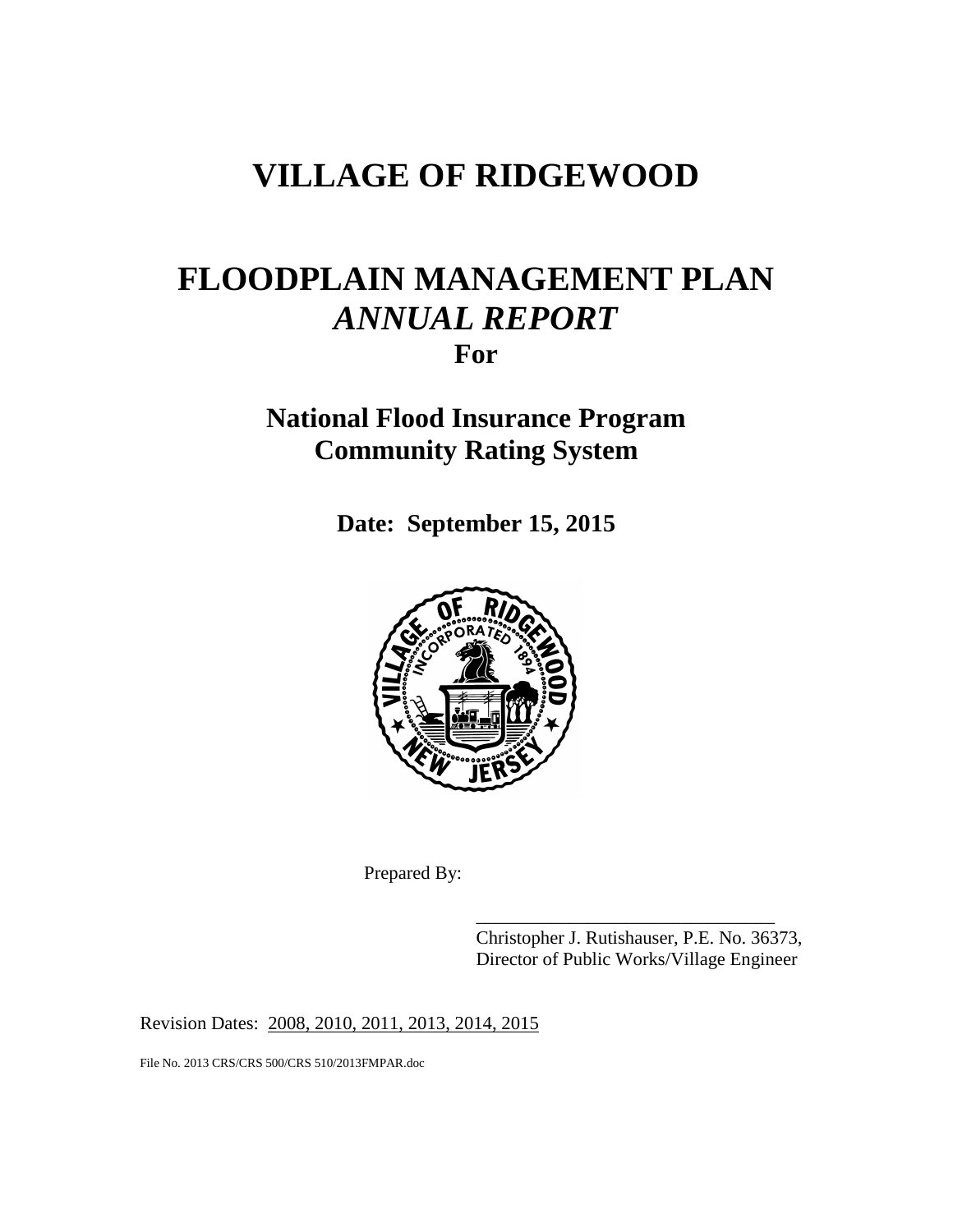## **INTRODUCTION**

The Floodplain Management Plan was created in November 2008. The Plan is available on the Village's website: [www.ridgewoodnj.net/find/fpm](http://www.ridgewoodnj.net/find/fpm) or in the offices of the Village's Engineering Division.

The Village of Ridgewood has been identified by the Federal Emergency Management Agency (FEMA) as having a repetitive flooding problem. Specifically along the Ho-Ho-Kus Brook and Saddle River. FEMA has identified eleven properties that have made multiple claims. These properties have been identified as repetitive loss properties. A repetitive loss property is a property that has two or more claims of at least \$1,000.00 against the National Flood Insurance Program (NFIP) within any given ten year period since 1978. The NFIP Repetitive Loss Update Worksheets are available for review by qualified individuals in the offices of the Engineering Division.

The purpose of this annual plan is to track the progress of the improvements made towards removing or remediate the repetitive loss structures out of there "high risk situations". The annual report will be mentioned in the annual repetitive loss outreach letter sent out to the repetitive loss areas designated by the Floodplain Management Plan.

#### *New updates and revisions to this plan for 2015 are shown in italicized typeface.*

### **EVALUATION OF THE ACTION PLAN**

### **Preventive Activities**

- Construction Code enforcement is by the Village's Building Department. The building Department uses the International Building Code (New Jersey Edition) 2006. All projects within the floodplain are additionally reviewed by the Engineering Division.
- In 2009, two new ordinances were introduced for dumpsters and fertilizer application to protect stormwater runoff. Ordinance No. 3206 for Dumpsters and Ordinance No. 3200 for Fertilizer. The intent of both ordinances is to reduce contaminates from entering stormwater runoff and subsequently during floods from being introduced into flooded homes. These ordinances were required by the New Jersey Department of Environmental Protection (NJDEP).
- The following additional ordinances were also adopted in 2009: Ordinance No. 3223, requiring the retrofit of all catchbasins on private properties when parking lots are resurfaced with flow restrictive grates (to prevent the introduction of solids and floatables into stormwater runoff into the MS4); Ordinance No. 3225, protecting steep slopes and creating riparian buffers along all of the Village's water courses. The riparian buffer ordinance creates and helps maintain the floodway from encroachments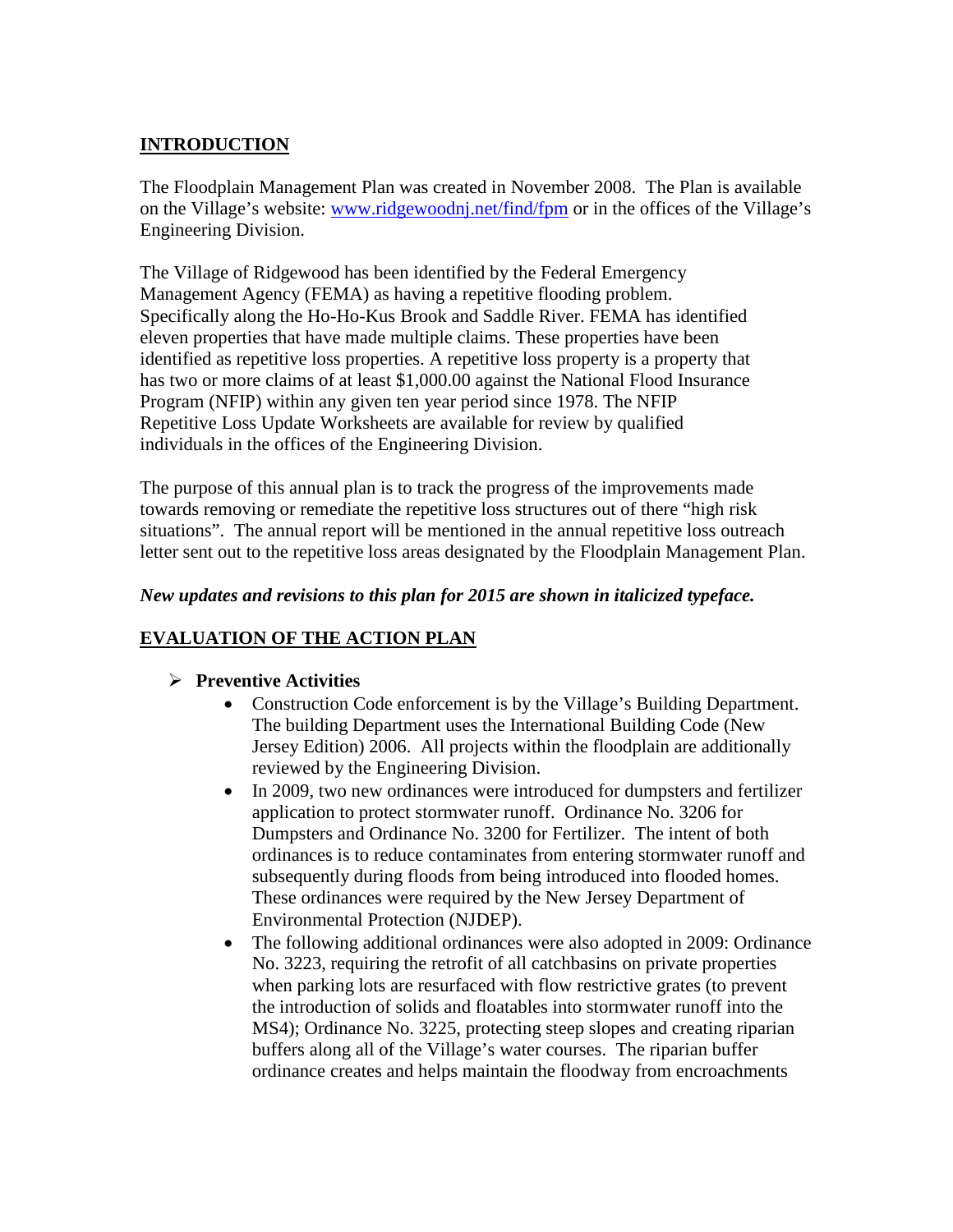from adjoining property owners. Both ordinances were modeled after the NJDEP format.

- All Building Department and Engineering Division Inspectors have been trained to notify the Community Rating System Coordinator of any soil erosion or sediment control issues during their daily site inspections about the Village.
- The Community Rating System Coordinator is also enforcing the Village's landscaper ordinance. Landscapers are regulated on when they can put leaves along the gutter line, coordinating with the Department of Public Works leaf pick-up program schedule. The Village is divided into four zones, with scheduled pickup dates. This helps reduce the chances of leaf piles clogging stormwater inlets.
- Currently there are *two* new dwellings *being constructed* in the Village's floodplain that were referred to the New Jersey Department of Environmental Protection (NJDEP) for approval. Several of these dwellings have been in development for over ten years without any success due to the stringent regulations. With the upturn in the economy, such types of developments, requiring extensive permitting from NJDEP, are now viable again. One dwelling is having a private bridge constructed, permitted with the NJDEP, to access the home being built. Said home will have flood vents and have no occupied area below the base flood elevation.
- The Department of Public Works continues to implement the CRS 540 program by maintaining streams and ditches. Inlets are inspected and cleaned as frequently as staffing levels permit.
- The County of Bergen has installed Phase II restrictive flow grates on their inlets on County roads, reducing the flow of the runoff into drainage systems. This County program has increased localized flooding on streets, creating additional emergency calls and road closures. The Engineering Division is on an ongoing quest to inventory these situations and permission has been granted by the county to remove the plates on a case by case basis, with the approval of the Village Engineer.

#### **Property Protection Activities**

- Yearly outreach letters are sent out to all properties in the floodplain and an additional letter to all repetitive loss areas. These letters reference websites and FEMA publications that are available in the Engineering Division's office.
- The Village's Municipal building is one of the repetitive loss structures. A flood wall protection system was completed in the spring of 2009. The project consisted of building a poured reinforced concrete wall five feet out and around the perimeter of the low lying section of the building. At door ways, a product called "Door Dam" would be installed to hold back water instead of the concrete wall. This wall system protects the Village Hall up to a 25 year storm event. The project was well documented in the local newspapers and many residents are interested in the product on a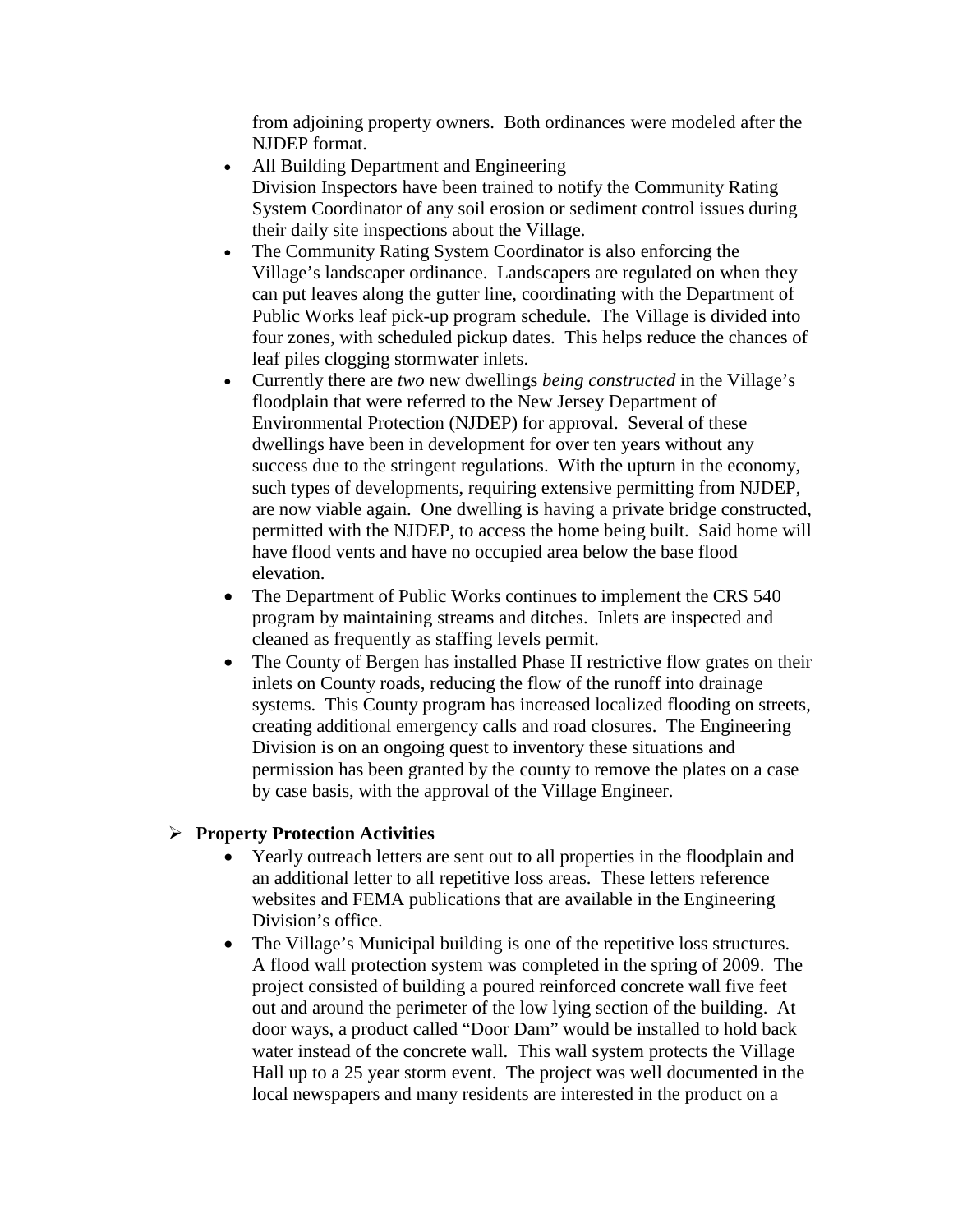smaller scale for residential properties which can potentially reduce flood damage claims. On August 27 - 28, 2011 Hurricane Irene hit New Jersey with an approximate 35 year storm event at Village Hall. The Door Dam wall system held back the majority of the storm with the help of (6) 2" sump pumps and (2) 3" pumps, until the peak of the storm when the Door Dam was over topped by approximately 2 inches over an eight foot section of the lowest point of the doors by the Village Hall front doors. At that point there was nothing left for the Village Employees to do than to abandon the first floor. Subsequently, the first floor walls had to be gutted four feet high. All sheet rocked walls were replaced with solid block walls and electrical outlets were raised about the flood hazard elevation. Essentially, the Village Hall first floor is now able to flood with minimal damage to the structure up to a 100 plus 1 foot year storm event.

#### **Natural Resource Protection Activities**

- Continue the protection of parkland inside and out of the floodplain. Parkland within floodplain is maintained where possible to reduce the chance of floatables being carried downstream and snagging on bridge structures. Often residents are not prepared when rivers rise quickly and unexpectedly due to restricted areas in the stream's corridor. This is also part of our CRS 540 program. Staff conducts inspections pre and post severe storms to ensure there are no debris dams. Periodically, the New Jersey Department of Environmental Protection (NJDEP) Green Acres Program inspects all of the sites. Where encroachments are found by adjacent property owners, the property owners are notified to remove the encroachments.
- October 2010, the Village working with Boy Scout Eagle Scout Candidate Aidan Angus had completed Stream Bank Sandbar Deforestation Project for the Ho-Ho-Kus Brook. The project included removing saplings (typically, 4" diameter or less), that are growing on sandbars and removed snagged floatables (logs, branches) in the same areas. The goal of the project was to improve the stream flow hydraulics. The efforts of this project were seen during Hurricane Irene when flood flows during the storm showed less backwater effects in the area of the cleanup.
- The Village purchased a horse farm in 2004. This property is approximately 20% in the flood plain, including a pond with a breached dam. The Village purchased this property to stop a potential thirteen property sub-division. 33% of the entire property is protected as passive area and the remaining area will be utilized a public parkland.The dam has been rebuilt and now controls excessive flow out of the pond and reduces the flow into the Ho-Ho-Kus Brook. The flow over the dam was observed at the peak of Hurricane Irene, with the spillway functioning perfectly.
- The Village purchased in 2010 a wooded eight acre property which is zoned for commercial use and 500 feet from a sensitive floodplain area. Instead of attempting to rezone the property, the Village is purchasing the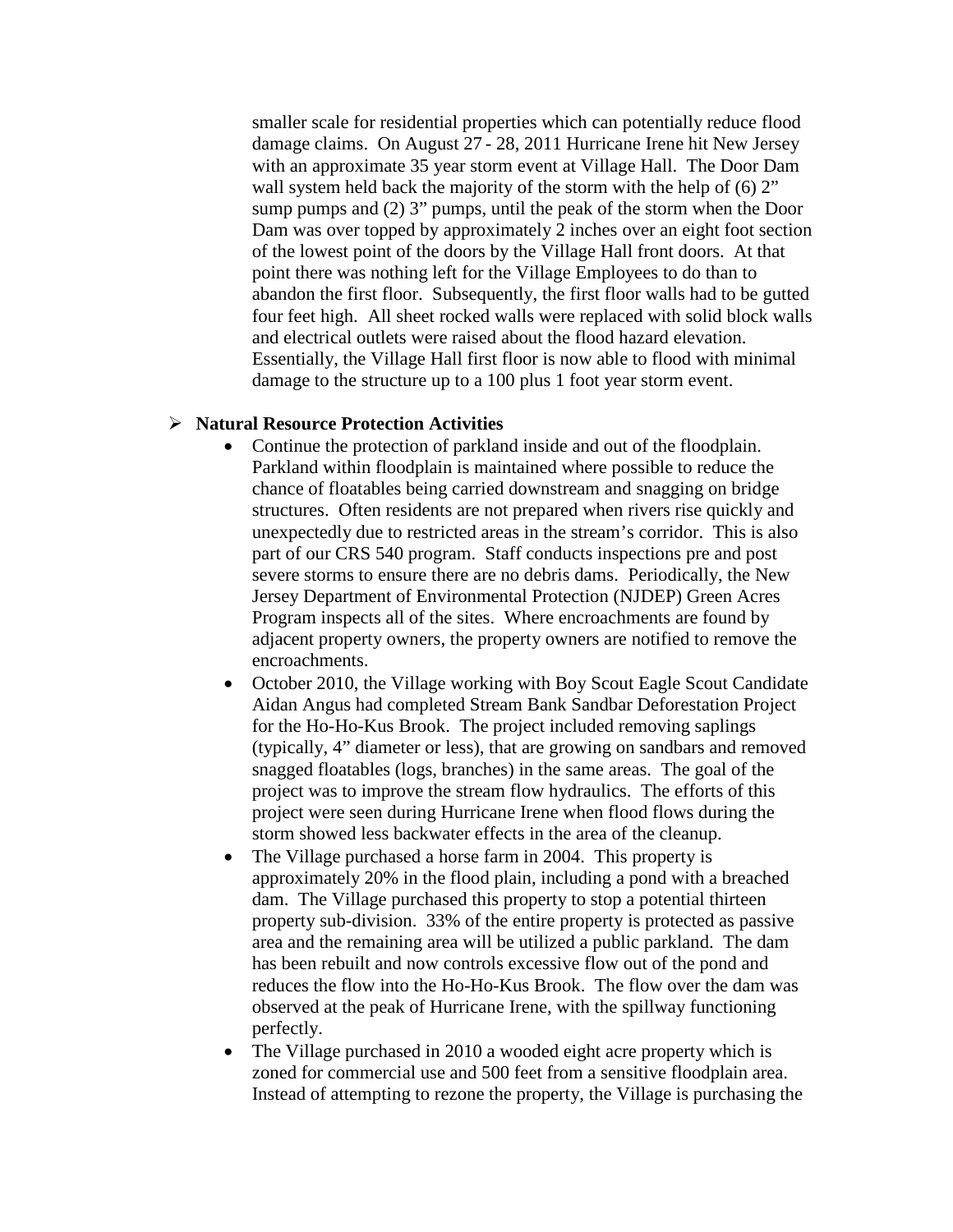property with support from Green Acres Grants from the County. This property was added to the Parkland inventory and protected from future commercial development.

- Continue enforcement of the Storm Water Management Plan which is noted in the Preventive Activity.
- The Village continues on a yearly basis, to improve its infrastructure by installing several thousand feet of curb to reduce soil erosion at road edges. Where necessary, extensions to the storm drainage systems are made when a street is scheduled for resurfacing.
- The Village continues to enforce the installation of seepage tanks for new developments that create more than 200 square feet of impervious cover. These seepage tanks reduce rain runoff to the streets (and the stormwater collection system) and in turn reduce the burden on the streams.
- The Village has requested in our Capital Budget process to purchase an environmentally sensitive eleven acre property along the Saddle River which was abandoned by an unauthorized farmer. The majority of the property is in the floodway and not desirable to develop. Preliminary plans are being developed to propose lowering the land elevations to increase flood storage volume for a 10-year storm. This project would greatly reduce flooding downstream.This land was purchased by a developer that is willing to preserve the flood plain area and only redevelop the land above the Flood Hazard Area. Developer will be required to address stormwater control and filtration devices as regulated by Village ordinances. *We are hoping this project will go to construction in 2015.*
- The Village's Engineering staff is now working with the Village's Open Space Committee on acquiring lands in the repetitive loss areas and other non-desirable properties that seems to be neglected. This has been a slow process.
- After Hurricane Irene, FEMA has shown interest in purchasing Repetitive Loss properties and knocking down the structures to give way to the flood waters. NJDEP uses the slogan "Blue Acres". The residents MUST submit voluntarily to this program. The Engineering staff has compiled data from the Fire Department, resident's photos and flood gage data to determine zones for "Blue Acres".Since this program is voluntary, it has not been a popular alternative to reduce flood insurance claims.
- On a yearly basis, The Women Gardeners of Ridgewood in partnership with Ridgewood Wildscape Association, clean various stream banks and wooded public park lands reducing floatables and blockages in the flood way. The Village Council has actively supported these projects.
- Additionally, The Ridgewood Wildscape Association partnered with several religious organizations and the Ridgewood Environmental Advisory Committee to do a cleaning along the Ho-ho-kus Brook for 2014. For *2015, a steam corridor cleaning program is plan for October 4, 2015 for the Goffle Brook area. This will be the ninth year Ridgewood*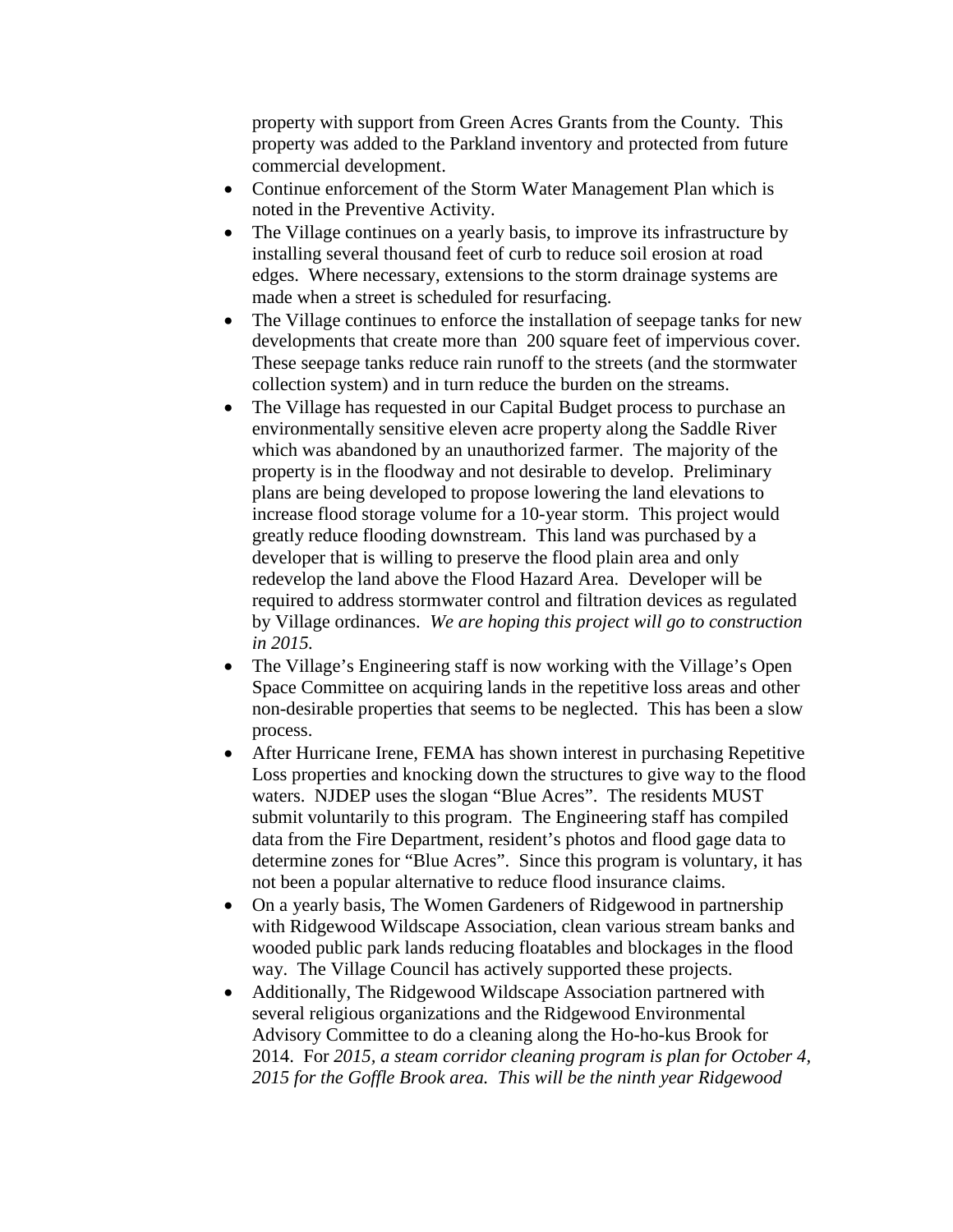*Wildscape has completed such a generous and physically challenging achievement.*

## **Emergency Services Activities**

- Continue the CRS 540 program.
- *A replacement Jet-Vac sewer jetting vehicle has been ordered by the Village. It is anticipated to be in service in early 2016.* The current vehicle is over used and has a limited life span left. The present vehicle is often called on during storms and has become unreliable
- Continue to coordinate services between Ridgewood Office of Emergency (OEM) and Bergen County OEM. The County has approved the Village OEM's Hazard Mitigation Plan which heightens emergency planning and standard operating procedures for dealing with flood events.
- An After Action Review was conducted after Hurricane Irene and Hurricane Sandy with all department supervisors including OEM, Valley Hospital and Board of Education. Procedures, communications and planning were some of the topics reviewed. The Engineering division was an integral part of the process.
- *The Village received a FEMA Hazard Mitigation Grant Program award for emergency power generation capability for four key facilities (Village Hall, two potable water well houses, and a sewer pump station). The work will be done in 2016.*

## **Structural Projects Activity**

- Habernickel Family Park, (noted above as the horse farm). The 2011 Improvements included rebuilding a low hazard dam and pond dredging. These improvements increased the volume and habitat to the pond and the new dam will control intense rain events and reduce the peak flow downstream in the Ho-Ho-Kus Brook.
- Various design/studies are proposed yearly for a low lying localized street flooding situations. These areas might not be a repetitive loss area, but the potential of risk are very high.
- The Warren/Marshall Street repetitive loss area is the only area that is not directly on the stream banks and is a low lying area affected by a high stream elevation and backflow through the drainage system. A design/study project is under way on installing a "Tideflex" gate on the drainage system's discharge line to reduce backwater effects when the brook is high. This same system was installed at the Village Hall Complex to increase the freeboard height of the complex by two to three feet. This drainage area is also next to a recreational field that has been reconstructed with a synthetic turf. As part of the permit process, the field's finished elevation was lowered to create an additional flood storage volume. The additional flood storage created is approximately 330,000 gallons (to the Flood Hazard Elevation). *The Village also extended the*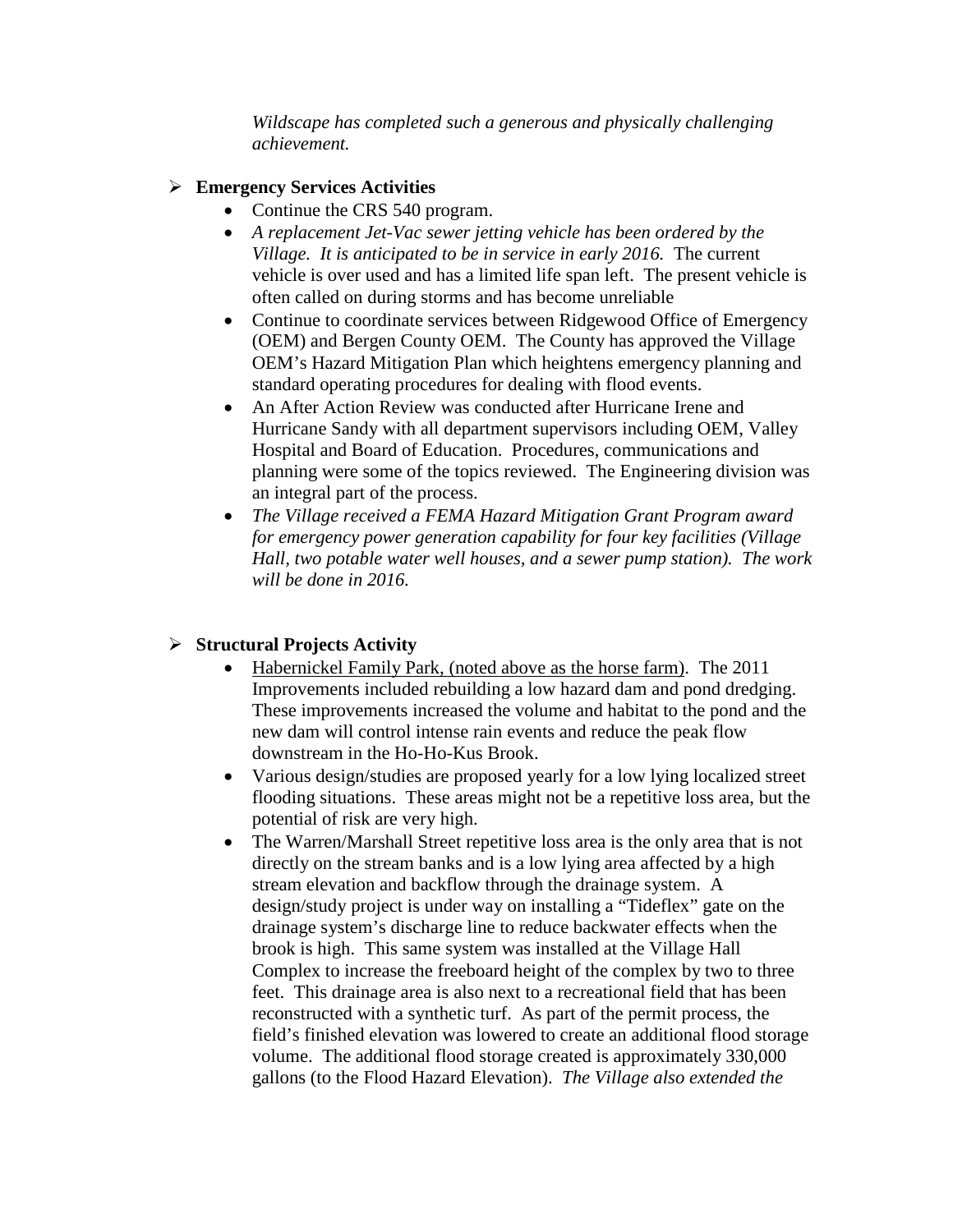*stormwater collection system in Marshall Street this year to improve removal of water from the area.*

• In 2012, the Village undertook a major de-silting/de-snagging project along the two major water courses in the Village (the Saddle River and the Ho-ho-kus Brook). Funding was from the National Resource Conservation Service. The majority of the work was done just before Hurricane Sandy impacted the area. *For 2015, the Village received a grant from the New Jersey Department of Environmental Protection for desilting and desnagging our water courses. This work will be bid out Fall 2015 and concentrate on the Ho-ho-kus Brook area.*

## **Public Information Activities**

- Continue the yearly mailer (the community outreach letter) to every property in the floodplain, *with applicable updates*.
- Continue the yearly mailer to the repetitive loss areas, *with applicable updates.*
- Continue the yearly mailer to all local realtors, banks and insurance companies detailing the Villages extensive program.
- Continue updating the Village's website: [www.ridgewoodnj.net/find/fpm](http://www.ridgewoodnj.net/find/fpm)
- Continue to update documents at the public library.
- Continue to provide information to residents making inquiries and documenting them via CRS-320 and CRS-360.
- The Village received the new preliminary Flood Insurance Rate Map from the NFIP. The maps are dated August 29, 2014. Residents asking questions will be shown the preliminary maps. *For 2015, residents have been eagerly awaiting the new final maps. The Engineering Division will endeavor to provide information to all residents making inquires.*

## **SUMMARY AND CONCLUSIONS**

This 2015 Floodplain Management Plan Annual Report continues to support all the tasks in the Community Rating System. Progress is continually being made. Most improvements are done by the Village rather than the residents strictly due to the familiarity of the Engineering Division's knowledge of the drainage system and acquiring resources of funds and grants by other government agencies. Capital budgets have recently been severely limited to minimal improvements in the foreseeable future. The Engineering staff constantly trying to raise the public's awareness about flooding and its affects.

The Village also actively encourages and assists community groups with stream corridor cleaning and beautification projects. These projects raise awareness of stream corridors in the community and the key roles they play in properly functioning drainage systems.